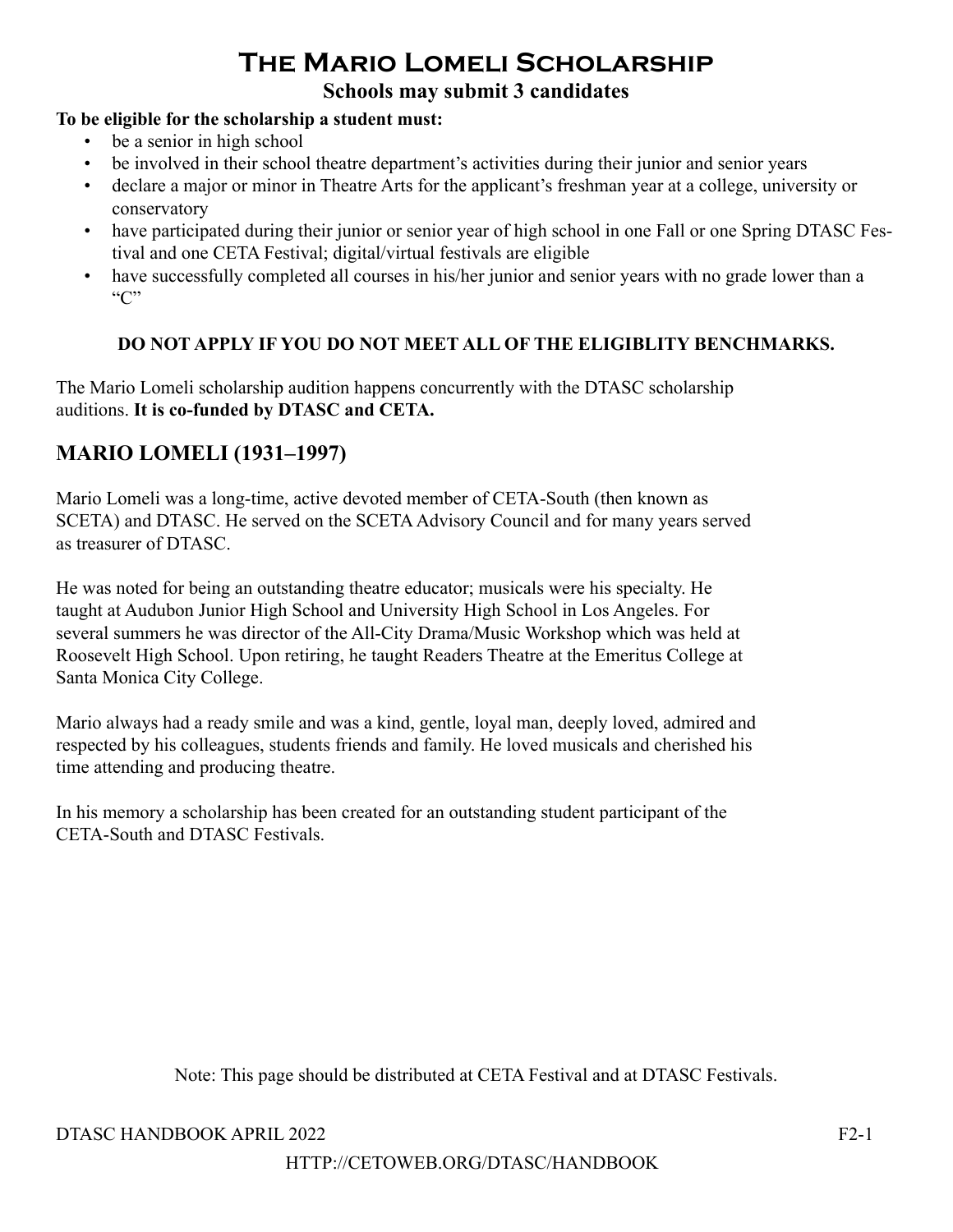# **MARIO LOMELI MEMORIAL SCHOLARSHIP**

### QUALIFICATIONS:

- Must be a senior in high school
- Must be involved in his/her school theatre department's activities during his/her junior and senior years
- Must declare a major or minor in Theatre Arts for the applicant's freshman year at a college, university or conservatory
- Must have participated during his/her junior or senior year of high school in one Fall or one Spring DTASC Festival and one CETA Southern Region Festival
- Must have successfully completed all courses in his/her junior and senior years with no grade lower than a "C"

### **Do not apply if you do not meet ALL of the Qualifcations.**

#### AUDITION REQUIREMENTS:

- Two (2) contrasting monologues: one must be classical; one may be from musical theatre or opera
- If singing, candidate may sing a capella or bring recorded musical accompaniment and device (CD player, iPod, etc.) with good speakers
- No original monologues; published plays only
- No props allowed
- 2 chairs provided; **do not plan to stand on chairs**
- No costumes; appropriate attire expected (see Audition Tips)
- Candidates are expected to be articulate: judges may conduct a short interview based on application info.
- Candidates are allowed 5 minutes for acting presentation.
- Audition must be recorded and submitted using the application form linked below. Audition tips and video recording tips are provided below.

# TO BE SUBMITTED / DEADLINE INFORMATION:

- Application Form (linked below)
- Recommendation from present high school Theatre teacher one page maximum on school letterhead
- High school transcript including frst semester of senior year. Must include the cumulative grade point average.

# DIRECTIONS FOR APPLYING FOR THE MARIO LOMELI SCHOLARSHIP:

- Complete the [SCHOLARSHIP APPLICATION FORM](https://docs.google.com/forms/d/e/1FAIpQLSdpS1HGI7bzQfX0c4eVWY5r_mDi7IwI0_BIsPPWh86iEGouYA/formResponse) at [www.dtasc.org](http://www.dtasc.org) (found on main page)
- All entries must be typed. Hand-written applications will not be accepted.
- Interviews will be conducted on Saturday, May 14, 2022 from 9 a.m. to noon. *Once your application is approved, you and your teacher will be notified of the audition location and time.*
- If you want judges' comments/ share sheets please notify the judges during your interview and they will be emailed to you.

# **APPLICATIONS MUST BE SUBMITTED NO LATER THAN MAY 1, 2020.**

#### [CLICK HERE FOR SCHOLARSHIP APPLICATION FORM](https://docs.google.com/forms/d/e/1FAIpQLSdpS1HGI7bzQfX0c4eVWY5r_mDi7IwI0_BIsPPWh86iEGouYA/formResponse)

*continued*

#### DTASC HANDBOOK APRIL 2022 F2-2

# HTTP://CETOWEB.ORG/DTASC/HANDBOOK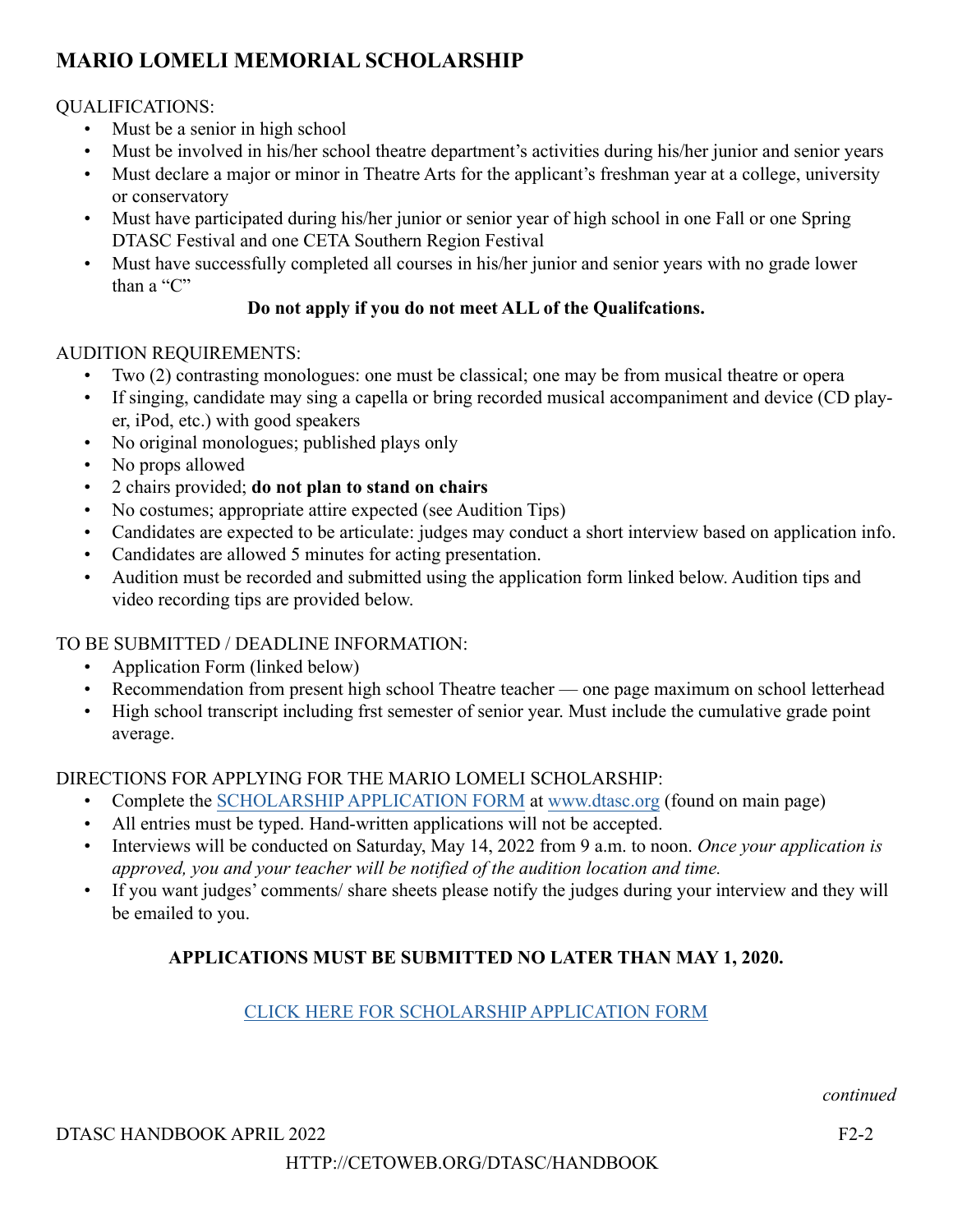### **Audition Tips**

- Treat the audition like a job interview.
- Dress appropriately. Wear something comfortable, but professional looking something which allows you to move and sit freely.
	- Your clothing should not "call attention to itself" or distract the judges from your performance. Appropriate audition attire may include "Festival" style clothing (plain, solid colors, simply styled).
	- Girls should wear modest, knee length or longer skirts or dresses (or pants if appropriate for the character) and simple, modest blouses or tee shirts
	- Boys should wear long pants, a solid color shirt or tee shirt.
- Check the standard pronunciation of classical titles and playwright's names.
- Make sure that you have adequate lighting and test your sound quality.
- Do not have anything distracting in the background. You should be performing in front of a neutral space (such as a blank wall).
- Show evidence that you have read the entire play/s.
- Be sure memorization is secure.
- Slate your name and the titles and authors of the two pieces you will be performing at the beginning of your audition. Slate time is not part of the 5 minute time.
- Make sure that your two audition pieces show a good contrast. One should be humorous and one should be serious. The characters should be diverse enough that the judges see an obvious difference in presentation, thus showing your range and ability more clearly.
- Avoid passive monologues. Choose something that builds or possibly has a transition.
- Consider not bowing your head between monologues. Part of the challenge is seeing you finish the final beat of your first monologue and change your stance/attitude for your second character.
- Time your selections/presentations so that you do not have to rush moments.
- Make sure that you rehearse so that both monologues are equal in assurance.
- After you have submitted your application, please be aware that all scholarship finalists will be scheduled an interview. The interview questions will likely expand on the responses to the application questions. Please dress professionally for your interview.

CHECKLIST FOR SCHOLARSHIP APPLICANT:

#### • COMPLETE ONLINE APPLICATION, INCLUDING:

- Application Form and required videos
- Answers to the four questions
- Recommendation from present high school Theatre teacher on school letterhead (one page maximum)
- High school transcript including first semester of senior year. Must include the cumulative grade point average.